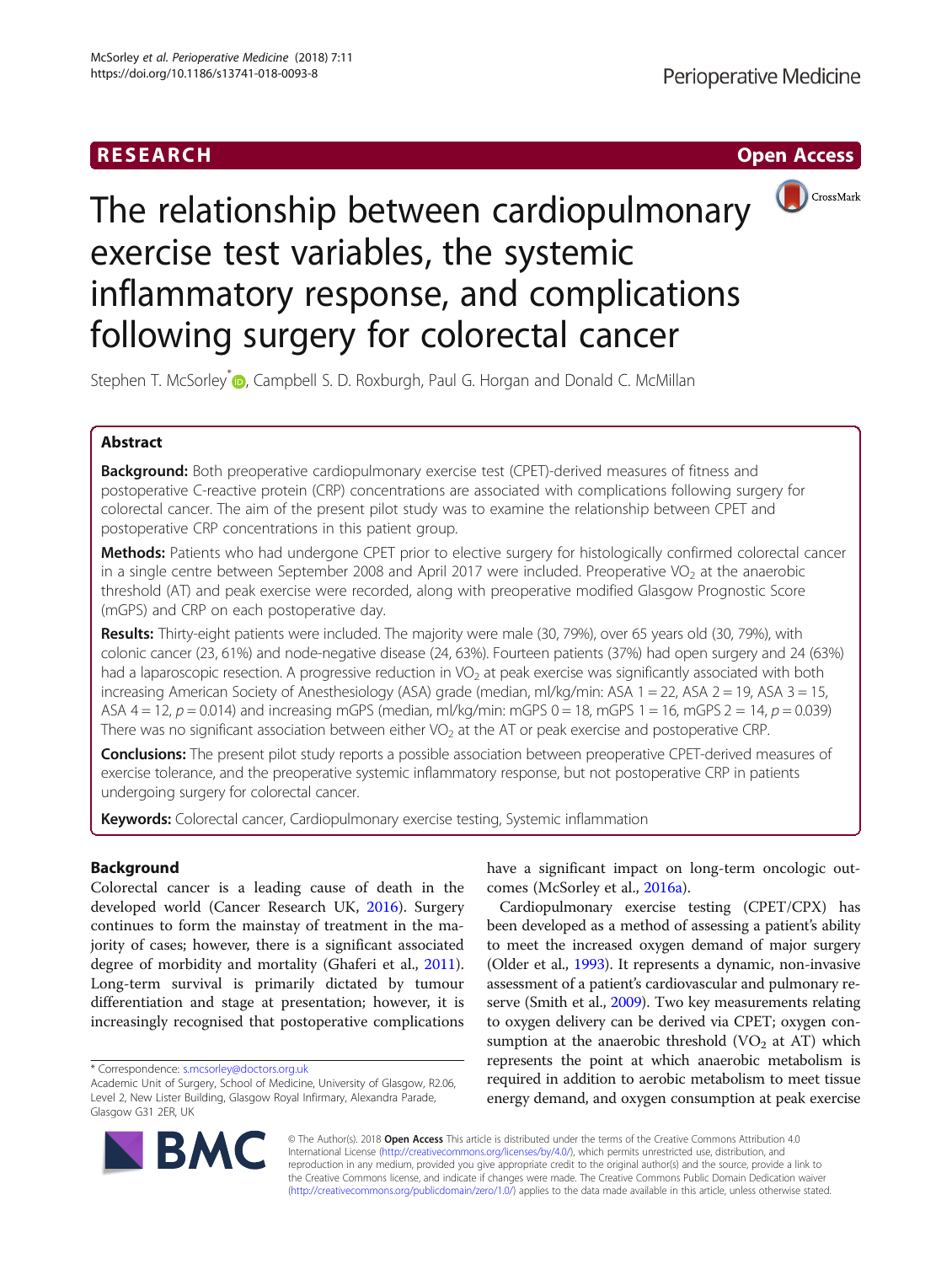(VO<sub>2</sub> at peak). Patients with VO<sub>2</sub> at AT < 11 ml/min/kg or  $VO<sub>2</sub>$  at peak < 19 ml/min/kg are at significant risk of postoperative cardiovascular death and also of surgical complications following major abdominal surgery (Older et al., [1999\)](#page-6-0). Very similar thresholds have also been found to predict the development of postoperative complications in surgery for oesophagogastric cancer (Moyes et al., [2013](#page-6-0)), in surgery for rectal cancer and colon cancer (West et al., [2014a](#page-6-0); West et al., [2014b](#page-6-0)).

The magnitude of the postoperative systemic inflammatory response is associated with the development of, and severity of, complications following surgery for colo-rectal cancer (Platt et al., [2012](#page-6-0); McSorley et al., [2015](#page-5-0)). The acute phase reactant C-reactive protein (CRP) has been shown to be a reliable marker of the magnitude of the postoperative systemic inflammatory response (Watt et al., [2015\)](#page-6-0). Indeed, threshold values have been established in the postoperative period which are associated with the development of postoperative complications and the need for investigation (McDermott et al., [2015](#page-5-0)). The exact mechanism by which poor  $VO<sub>2</sub>$  at AT and  $VO<sub>2</sub>$  at peak are linked to the development of postoperative complications is incompletely understood. It may be that poor cardiopulmonary exercise tolerance leads to the development of postoperative complications due to an exaggerated postoperative systemic inflammatory response.

Therefore, the aim of the present pilot study was to investigate the relationship between CPET measurements, the preoperative systemic inflammatory response as measured by the modified Glasgow Prognostic Score (mGPS), the postoperative systemic inflammatory response as evidenced by CRP, and complications following surgery for colorectal cancer.

# **Methods**

#### Patients

This observational pilot study included patients who had undergone CPET prior to elective surgery for histologically confirmed colorectal cancer in a single centre between September 2008 and April 2017.

All patients received prophylactic antibiotics and venous thromboprophylaxis prior to the induction of anaesthesia as per hospital policy. Further postoperative investigation and intervention was at the discretion of the patient's surgical team.

# Methods

Clinicopathological data was collected prospectively in a database and anonymised. Recorded information included patient demographics, American Society of Anesthesiology (ASA) grade, body mass index (BMI), smoking status, tumour site, TNM stage (TNM, AJCC), surgical approach, preoperative and postoperative serum CRP and albumin measurements. Data regarding the nature, severity and management of complications was retrospectively categorised using the Clavien Dindo scale (Dindo et al., [2004](#page-5-0)). Any uncertainties were addressed by review of electronic and/or physical case notes. The study was approved by the West of Scotland Research Ethics Committee, Glasgow.

Serum concentrations of CRP (mg/l) were measured using an autoanalyser (Architect; Abbot Diagnostics, Maidenhead, UK) with a lower detectable limit of 0.2 mg/l as was serum albumin (normal range 35-50 g/l). The preoperative modified Glasgow Prognostic Score (mGPS) was calculated from preoperative serum CRP and albumin (McMillan, [2013](#page-5-0)).

Cardiopulmonary exercise testing was performed in a single respiratory function laboratory using a ZAN 600 (nSpire Health, Hertford, UK) and Ergoselect bicycle ergometer (Ergoline, Bitz, Germany). A doctor and resuscitation equipment were present during all tests. Several variables were recorded including electrocardiography, blood pressure, oxygen uptake and carbon dioxide output from analysis of inspiratory and expiratory gases. Patients were exposed to an incremental physical exercise protocol to their maximally tolerated level which was determined by exhaustion, symptomatic breathlessness or pain. The measured variables along with the exercise protocol allowed  $VO<sub>2</sub>$  at AT and at peak exercise to be quantified.

#### Statistical analysis

In addition to being analysed as continuous variables, patients were grouped according to the previously described thresholds of  $VO<sub>2</sub>$  at AT (< 11 or > 11 ml/min/kg) and at peak exercise (< 19 or > 19 ml/min/kg). Categorical data were compared using the chi-square test or Fisher's exact test where appropriate. Continuous data are presented as median and range and were compared using the Mann-Whitney U test or Kruskal-Wallis test in multiple groups. Postoperative CRP concentrations were displayed graphically by postoperative day as median and 95% confidence interval. Correlation between  $VO<sub>2</sub>$  at AT and  $VO<sub>2</sub>$ at peak exercise and the peak postoperative CRP concentration was assessed using Spearman's correlation coefficients. Statistical analyses were performed using IBM SPSS version 22 for Windows (Chicago, IL, USA).

# Results

# Patients

Thirty-eight patients completed CPET prior to elective surgery for colorectal cancer at Glasgow Royal Infirmary between 2008 and 2017 (Table [1\)](#page-2-0). The majority were male (30, 79%), over 65 years old (30, 79%), with colonic cancer (23, 61%) and node-negative disease (24, 63%). Fourteen patients (37%) had open surgery and 24 (63%) had a laparoscopic resection. Prior to surgery, 3 patients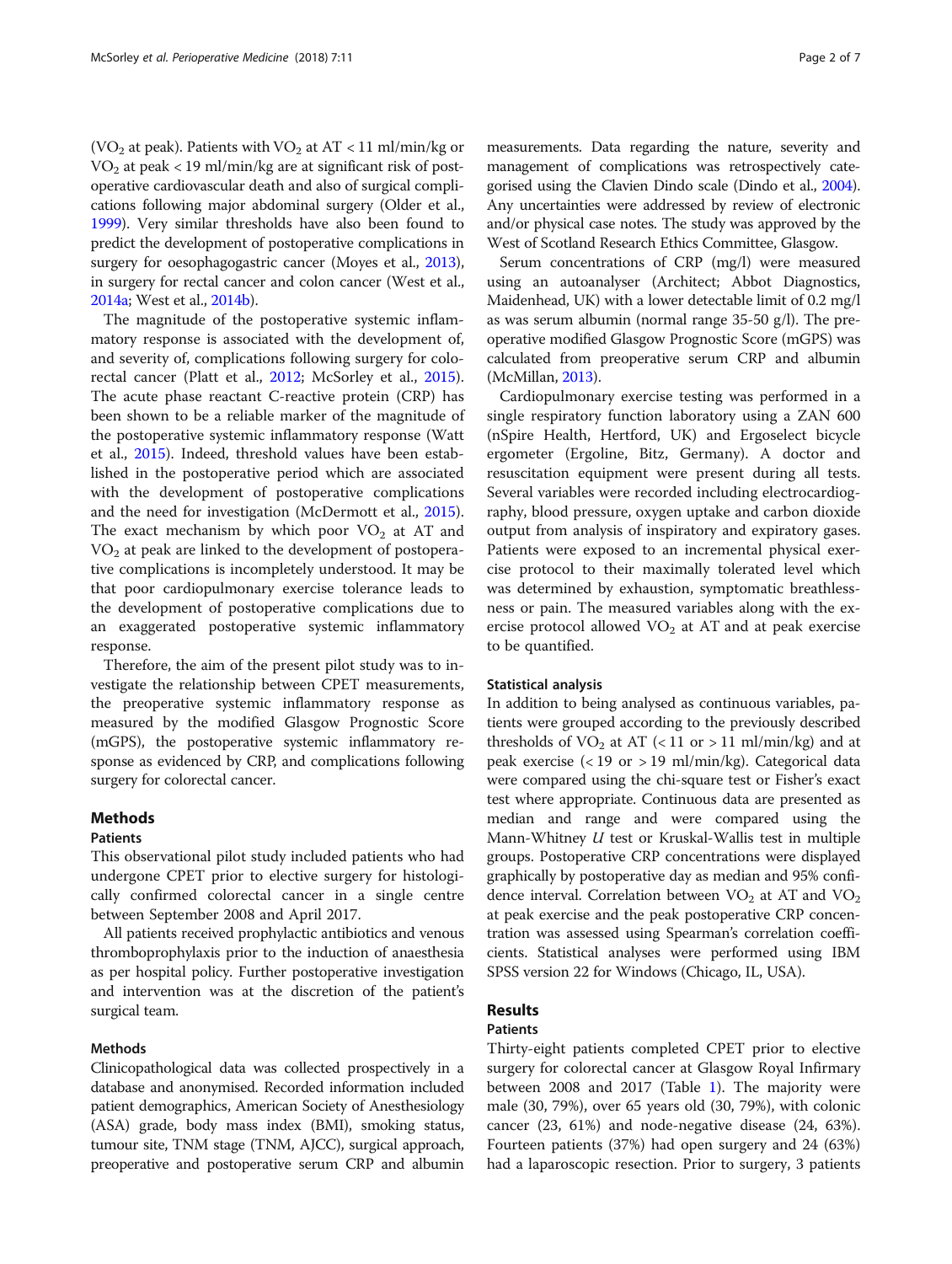| Characteristic                                  | Cardiopulmonary exercise test variable |                                      |       |                                      |                                        |                |
|-------------------------------------------------|----------------------------------------|--------------------------------------|-------|--------------------------------------|----------------------------------------|----------------|
|                                                 | $VO2$ at AT < 11 ml/<br>kg/min (n)     | $VO2$ at AT $> 11$ ml/<br>kg/min (n) | P     | $VO2$ at peak < 19 ml/<br>kg/min (n) | $VO2$ at peak $> 19$ ml/<br>kg/min (n) | $\overline{P}$ |
| Preoperative                                    |                                        |                                      |       |                                      |                                        |                |
| Age (< 65/65-74/> 74)                           | 5/8/11                                 | 3/7/4                                | 0.488 | 4/9/12                               | 4/6/3                                  | 0.130          |
| Sex (male/female)                               | 19/5                                   | 11/3                                 | 1.000 | 19/6                                 | 11/2                                   | 0.689          |
| ASA (1/2/3/4)                                   | 0/11/12/1                              | 2/8/4/0                              | 0.041 | 0/10/14/1                            | 2/9/2/0                                | 0.004          |
| BMI (< 20/20-25/36-30/> 30, kg/m <sup>2</sup> ) | 1/4/7/12                               | 1/4/5/4                              | 0.206 | 1/4/7/13                             | 1/4/5/3                                | 0.106          |
| Smoker (never/ex/current)                       | 11/9/4                                 | 6/6/2                                | 0.981 | 10/12/3                              | 10/12/3                                | 0.912          |
| Site (colon/rectum)                             | 16/8                                   | 7/7                                  | 0.492 | 17/8                                 | 6/7                                    | 0.295          |
| TNM stage (I/II/III/IV)                         | 2/12/9/0                               | 3/7/3/1                              | 0.510 | 3/13/9/0                             | 2/6/3/1                                | 0.969          |
| Preop mGPS $(0/1-2)$                            | 14/8                                   | 11/2                                 | 0.259 | 13/9                                 | 12/1                                   | 0.036          |
| Neoadjuvant (yes/no)                            | 1/23                                   | 2/12                                 | 0.542 | 0/25                                 | 3/10                                   | 0.034          |
| Intraoperative                                  |                                        |                                      |       |                                      |                                        |                |
| Approach (open/lap)                             | 6/18                                   | 8/6                                  | 0.081 | 4/21                                 | 10/3                                   | < 0.001        |
| Stoma (yes/no)                                  | 10/13                                  | 6/8                                  | 1.000 | 11/13                                | 5/8                                    | 0.666          |
| Transfusion (yes/no)                            | 1/20                                   | 0.10                                 | 1.000 | 1/20                                 | 0/10                                   | 1.000          |
| Surgery $>$ 4 h (yes/no)                        | 14/10                                  | 6/8                                  | 0.503 | 16/9                                 | 4/9                                    | 0.087          |
| Postoperative                                   |                                        |                                      |       |                                      |                                        |                |
| Any complication (yes/no)                       | 9/15                                   | 6/8                                  | 1.000 | 10/15                                | 5/8                                    | 1.000          |
| Clavien Dindo grade 3-5(yes/no)                 | 8/16                                   | 2/12                                 | 0.268 | 2/23                                 | 1/12                                   | 1.000          |
| Length of stay (median, range, days)            | $8(3-19)$                              | $8(5-15)$                            | 0.790 | $8(3-15)$                            | $9(5-19)$                              | 0.169          |
| POD 3 CRP > 150 mg/l (yes/no)                   | 11/12                                  | 8/4                                  | 0.476 | 12/12                                | 7/4                                    | 0.493          |
| POD 4 $CRP > 150$ mg/l (yes/no)                 | 5/12                                   | 5/9                                  | 0.709 | 6/13                                 | 4/8                                    | 0.919          |

<span id="page-2-0"></span>Table 1 Patient characteristics and postoperative C-reactive protein levels grouped by VO<sub>2</sub> at the anaerobic threshold and at peak exercise

ASA American Society of Anesthesiology, BMI body mass index, AT anaerobic threshold, mGPS modified Glasgow Prognostic Score, POD postoperative day, CRP C-reactive protein

with locally advanced or margin threatening rectal cancer underwent neoadjuvant chemoradiotherapy (nCRT); there were no cases of pathological complete response.

# Complications

Of the 38 patients, 15 (39%) experienced complications (Table 1). No patients died within 30 days of surgery or during the same admission. Of the patients with complications, 10 (26% of all patients) were infective and 5 (13%) were non-infective. When classified using the Clavien Dindo scale, 12 (32% of all patients) were grade 1 to 2 (i.e. required minor intervention) and 3 (8%) were grade 3 to 4 (i.e. necessitated major intervention).

# Associations between CPET variables, co-morbidity and mGPS

There was a significant positive correlation ( $r_s = 0.628$ ,  $p <$ 0.001) between  $VO_2$  at anaerobic threshold (AT) and  $VO_2$ at peak exercise. An increasing burden of co-morbidity as measured by ASA grade (Fig. [1](#page-3-0)) was significantly associated with progressively lower median  $VO<sub>2</sub>$  at peak exercise  $(ml/kg/min: ASA 1 = 22, ASA 2 = 19, ASA 3 = 15, ASA 4$  $= 12, p = 0.014$ , but not VO2 at AT ( $p = 0.058$ ).

When  $VO<sub>2</sub>$  at AT was compared as a continuous variable amongst patients grouped by preoperative mGPS 0, 1 and 2 (Fig. [2\)](#page-3-0), there was no significant association ( $p = 0.147$ ). When VO<sub>2</sub> at peak exercise was compared as a continuous variable amongst patients groups by mGPS 0, 1 and 2 (Fig. [2](#page-3-0)), higher mGPS was significantly associated with progressively lower median  $VO<sub>2</sub>$ at peak exercise (ml/kg/min: mGPS  $0 = 18$ , mGPS  $1 = 16$ , mGPS 2 = 14,  $p = 0.039$ ).

There was a non-significant linear trend toward greater preoperative systemic inflammation in patients with higher ASA grade  $(p = 0.058)$ .

# $VO<sub>2</sub>$  at anaerobic threshold and the postoperative SIR

Fourteen patients (37%) had  $VO<sub>2</sub>$  at AT > 11 ml/min/kg and 24 patients (63%) had  $VO<sub>2</sub>$  at AT < 11 ml/min/kg (Table 1). When the two groups were compared, there was a significant association between  $VO<sub>2</sub>$  at AT and ASA grade ( $p = 0.041$ ). There was no significant association between  $VO<sub>2</sub>$  at AT and other preoperative characteristics including patient age, sex, BMI, smoking status, tumour site, TNM stage, preoperative mGPS or neoadjuvant treatment (Table 1).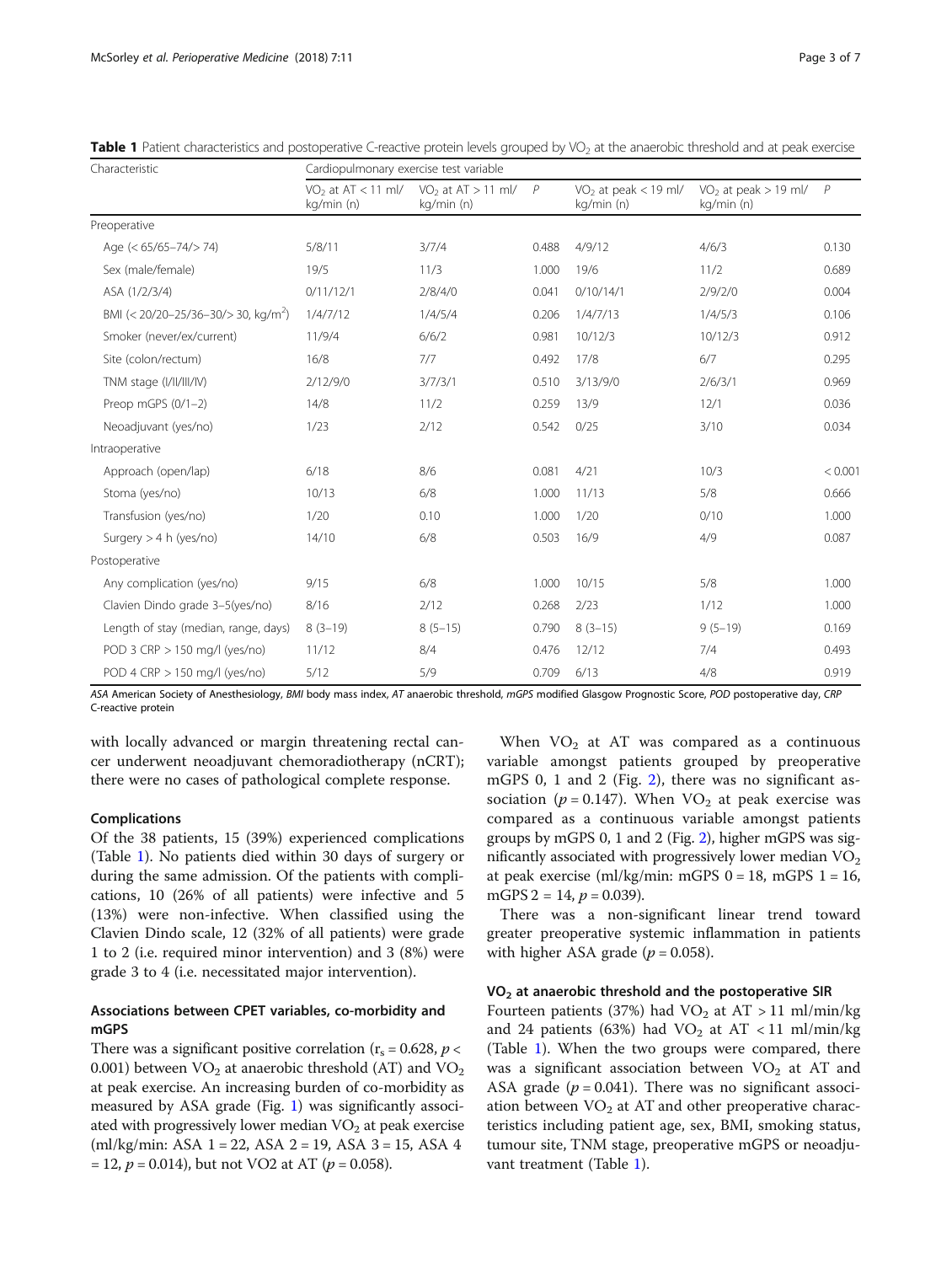<span id="page-3-0"></span>

There were no significant associations between  $VO<sub>2</sub>$  at AT and postoperative complications, established CRP thresholds on postoperative days 3 or 4 (Table [1](#page-2-0)), or the postoperative CRP trend (Fig. [3](#page-4-0)). When both  $VO<sub>2</sub>$  at AT and peak postoperative CRP (day 4) concentrations were compared as continuous variables, there was no significant correlation ( $p = 0.885$ ).

# $VO<sub>2</sub>$  at peak exercise and the postoperative SIR

Thirteen patients (34%) had  $VO<sub>2</sub>$  at peak exercise > 19 ml/min/kg and 25 patients (66%) had  $VO<sub>2</sub>$  at peak exercise  $\langle 19 \text{ ml/min/kg}$  $\langle 19 \text{ ml/min/kg}$  $\langle 19 \text{ ml/min/kg}$  (Table 1). When the two groups were compared (Table [1](#page-2-0)), there was a significant association between  $VO<sub>2</sub>$  at peak exercise and ASA ( $p = 0.004$ ). A significantly higher proportion of patients with  $VO<sub>2</sub>$  at peak exercise < 19 ml/min/kg had an mGPS of  $1-2$  (41 vs. 8%,  $p = 0.036$ ). A significantly lower proportion of patients with  $VO<sub>2</sub>$  at peak

exercise < 19 ml/min/kg underwent nCRT (0 vs. 23%,  $p =$ 0.034). With regard to intraoperative variables (Table [1](#page-2-0)), a significantly higher proportion of patients with  $VO<sub>2</sub>$  at peak exercise < 19 ml/min/kg underwent laparoscopic surgery (84 vs. 23%,  $p < 0.001$ ).

There was no significant association between  $VO<sub>2</sub>$  at peak exercise and postoperative complications, established CRP thresholds on postoperative days 3 or 4 (Table [1](#page-2-0)), or the postoperative CRP trend (Fig. [3](#page-4-0)). When  $VO<sub>2</sub>$  at peak exercise and peak postoperative CRP (day 3) concentrations were compared as continuous variables, there was no significant correlation ( $p = 0.898$ ).

# **Discussion**

The present pilot study confirms the relationship between CPET-derived measures of exercise tolerance and co-morbidity as measures by ASA grade in patients prior to surgery for colorectal cancer. Moreover, the present

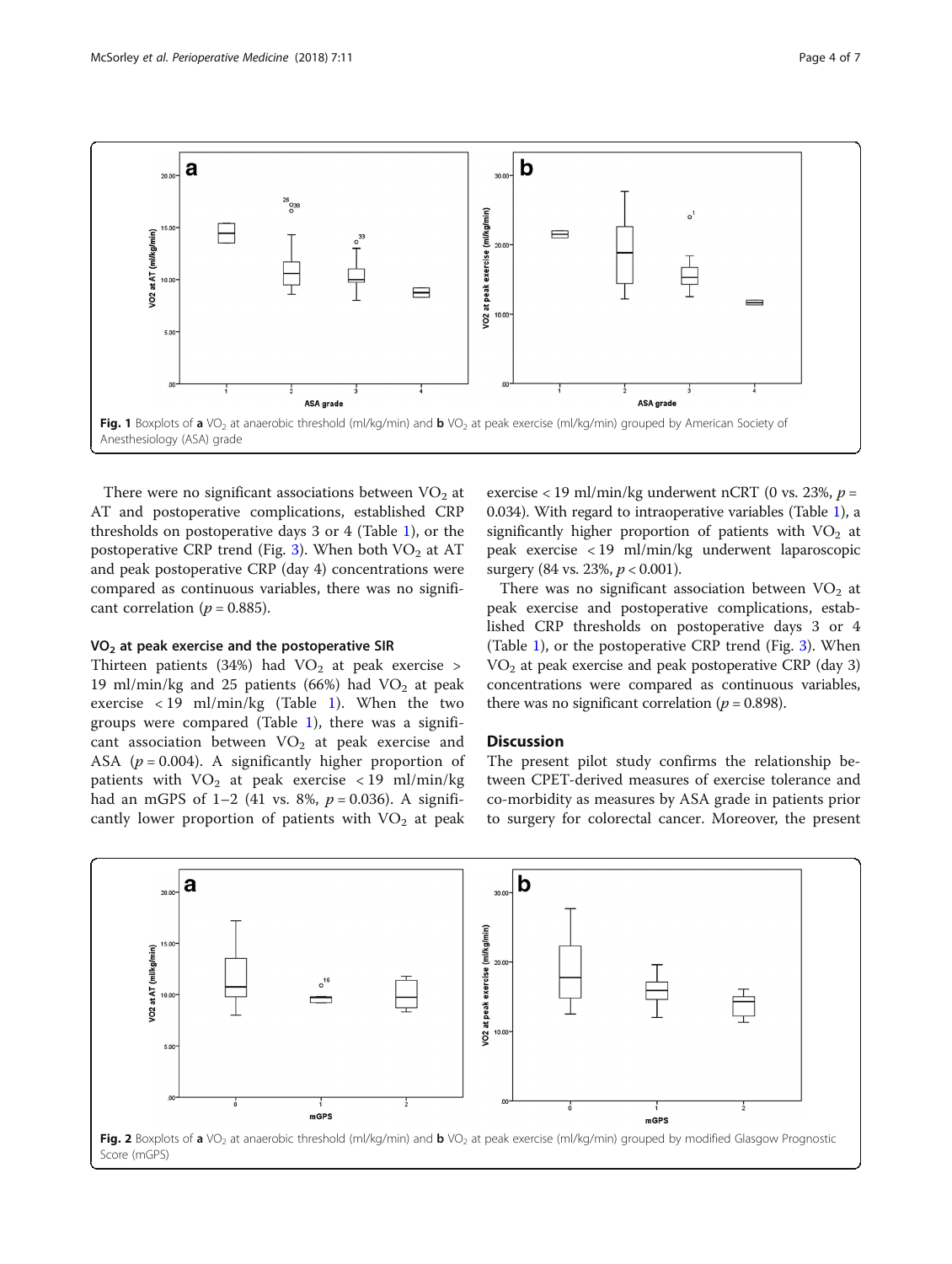<span id="page-4-0"></span>![](_page_4_Figure_2.jpeg)

results show for the first time an inverse relationship between the  $VO<sub>2</sub>$  at peak exercise and the preoperative systemic inflammatory response. There was no significant association with the magnitude of the postoperative systemic inflammatory response. However, given the small numbers of patients examined, these relationships warrant further investigation.

The neuroendocrine, metabolic and immune responses to surgical trauma lead to an increase in oxygen requirement from baseline usually supplied by increasing tissue oxygen extraction and cardiac output in the postoperative period, with the aim of increasing oxygen delivery (Shoemaker & Czer, [1979\)](#page-6-0). However, not all patients are able to utilise these mechanisms sufficiently to prevent the accrual of an "oxygen debt", when oxygen delivery is outstripped by tissue oxygen requirement (Waxman et al., [1981\)](#page-6-0). The degree of oxidative stress placed on the patient has been found to be associated with the production of pro-inflammatory cytokines (Rixen & Siegel, [2000](#page-6-0)). It has been postulated that oxidative stress and resultant tissue hypoxia, especially in the gut, drives a significant proportion of the postoperative systemic inflammatory response (Mainous et al., [1995](#page-5-0)). Indeed, it is well recognised that tissue hypoxia can lead to activation and augmentation of the innate immune system via hypoxia-inducible factor 1α (HIF-1α) (Peyssonnaux et al., [2005;](#page-6-0) Nizet & Johnson, [2009\)](#page-6-0). CPET thus uses graded exercise to quantify a given patients' anaerobic threshold and other measures including  $VO<sub>2</sub>$  at peak exercise and METs. These CPET variables are associated with postoperative outcomes following abdominal

and colorectal surgery (Older et al., [1999](#page-6-0); West et al., [2014a;](#page-6-0) West et al., [2014b](#page-6-0)).

It was of interest that a significant association was found between  $VO<sub>2</sub>$  at peak exercise and the preoperative mGPS at the univariate level. It remains unclear whether this relationship is explained by the association between preoperative systemic inflammation and co-morbid state or other effects. Indeed, the preoperative systemic inflammatory response has previously been shown to be directly associated with preoperative co-morbidity in patients undergoing surgery for colorectal cancer (Richards et al., [2010](#page-6-0)), and it may be this which links mGPS to reduced peak exercise tolerance. This finding was not confirmed by the results of the present study. However, the trend to association between mGPS and ASA was likely non-significant due to patient numbers. Alternatively, systemic inflammation has a key causal role in the development of the cancer cachexia syndrome, with loss of skeletal muscle quantity and quality, and resultant loss of physical function in patients with cancer (McSorley et al., [2017a\)](#page-5-0). It may be that systemic inflammation exerts its influence on exercise tolerance through this mechanism.

Although previous studies in colorectal surgery have reported an association between patients with  $VO<sub>2</sub>$  at AT  $<$  11 ml/min/kg and VO<sub>2</sub> at peak exercise  $<$  19 ml/min/kg and the development of postoperative complications (West et al., [2014a;](#page-6-0) West et al., [2014b](#page-6-0)), this was not confirmed in the present study. This is most likely due to the small number of patients in the present study. The magnitude of the postoperative systemic inflammatory response, as evidenced by CRP, is increasingly understood to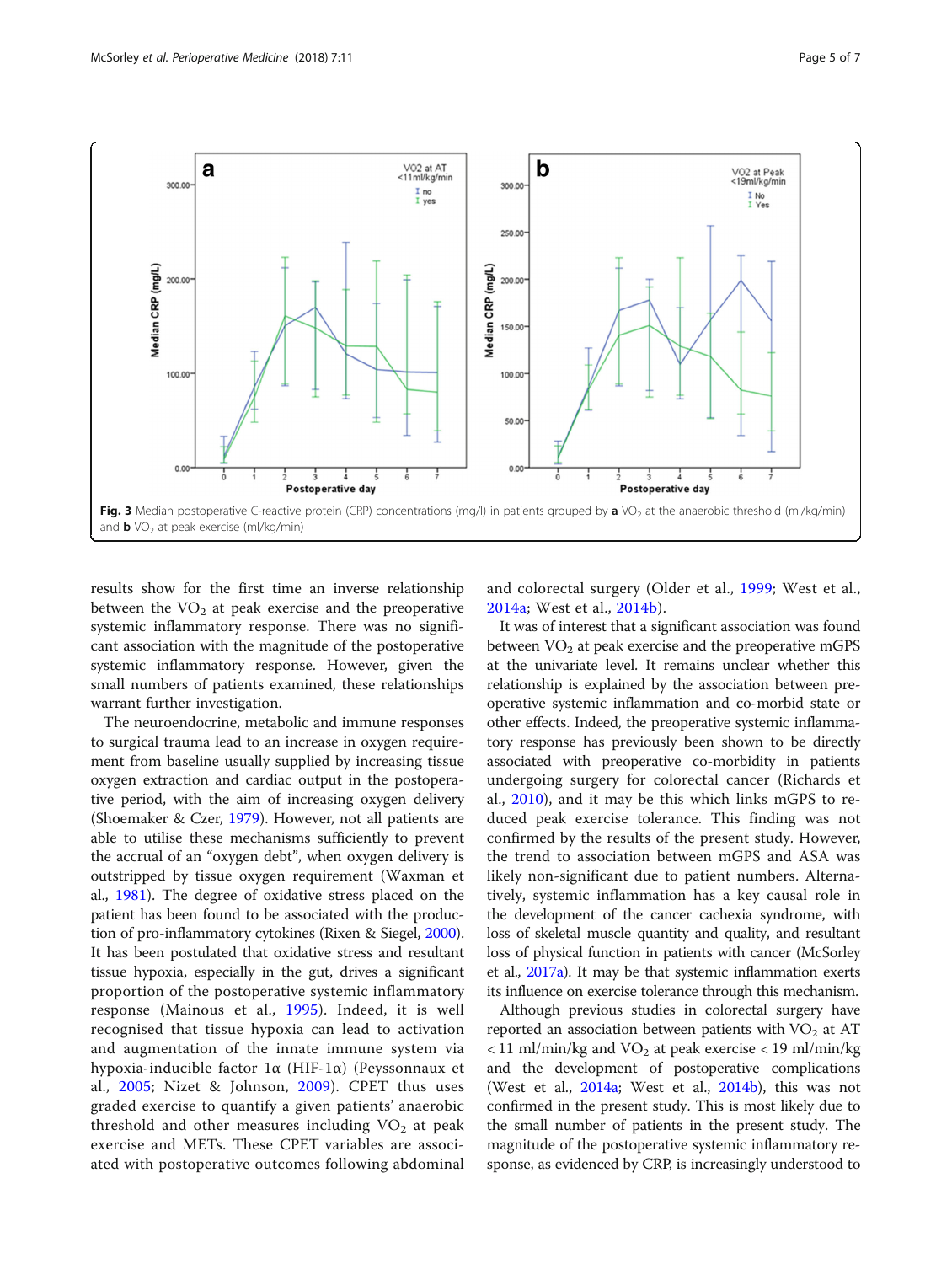<span id="page-5-0"></span>be associated with the development of postoperative complications following surgery for colorectal cancer (Watt et al., [2017a](#page-6-0)). These postoperative complications, whether categorised by their type or severity, are associated with poorer long-term oncologic outcomes following surgery for colorectal cancer (McSorley et al., 2016a). Furthermore, studies in surgery for oesophageal, gastric and colorectal cancer suggest that the magnitude of the postoperative systemic inflammatory response is itself a prognostic factor (Matsuda et al., 2015; Saito et al., [2015;](#page-6-0) McSorley et al., 2016b). Such findings have prompted the investigation of patient and operative factors which influence the postoperative systemic inflammatory response, along with potential methods which might be used to attenuate it, with the aim of reducing postoperative complication rates (Watt et al., [2017b](#page-6-0); McSorley et al., 2016c; McSorley et al., 2017b). Indeed, it might be hoped that ongoing studies examining prehabilitation as an intervention to reduce postoperative complication rates may also find an impact on the postoperative systemic inflammatory response.

The main limitation of the present study is the small number of included patients. Preoperative CPET is not routinely used as an evaluation of fitness for colorectal surgery in our unit at present. These small numbers lead to limited ability to make confident statements about the association between CPET, postoperative CRP and complications, and prevented subgroup analysis. Furthermore, the multiple comparisons used in analysis, in the context of the small number of patients, also reduce the confidence in the observed associations or lack thereof.

# **Conclusions**

In conclusion, the present pilot study reports a possible association between preoperative CPET-derived measures of exercise tolerance, and the preoperative systemic inflammatory response in patients undergoing surgery for colorectal cancer. The mGPS may be a surrogate for overall "fitness" in these patients; however, systemic inflammation may well be a causal factor in poor exercise tolerance in this group of patients. No association was found between CPET-derived measures and the magnitude of the postoperative systemic inflammatory response; however, small numbers and the presence of important confounders mean that further work in a larger cohort of patients is warranted.

#### Abbreviations

AJCC: American Joint Committee on Cancer; ASA: American Society of Anesthesiology; AT: Anaerobic threshold; BMI: Body mass index; CPET/CPX/ CPEX: Cardiopulmonary exercise testing; CRP: C-reactive protein; HIF: Hypoxia inducible factor; MET: Metabolic equivalent; mGPS: Modified Glasgow Prognostic Score; nCRT: Neoadjuvant chemoradiotherapy; TNM: Tumour nodes metastasis staging; VO<sub>2</sub>: Volume of oxygen consumed

#### Availability of data and materials

The datasets generated and/or analysed during the current study are not publicly available due to the small number of patients included and therefore the possibility that a patient may be identified even from otherwise anonymised data. Limited data are available from the corresponding author on reasonable request.

#### Authors' contributions

STM, CSDR, PGH and DCM are responsible for the study conception and design. STM, CSDR are responsible for the acquisition of data. STM and DCM are responsible for the analysis and interpretation of data. STM, PGH and DCM contributed to the drafting of the manuscript. STM, CSDR, PGH and DCM contributed to the critical revision of the manuscript. All authors read and approved the final manuscript.

#### Ethics approval and consent to participate

This study was approved with the need for individual patient consent waived by the West of Scotland research ethics committee due to its retrospective observational nature.

#### Competing interests

The authors declare that they have no competing interests.

#### Publisher's Note

Springer Nature remains neutral with regard to jurisdictional claims in published maps and institutional affiliations.

#### Received: 6 April 2018 Accepted: 27 May 2018 Published online: 15 June 2018

#### References

- Cancer Research UK. Bowel cancer statistics. [http://www.cancerresearchuk.org/](http://www.cancerresearchuk.org/health-professional/cancer-statistics/statistics-by-cancer-type/bowel-cancer) [health-professional/cancer-statistics/statistics-by-cancer-type/bowel-cancer.](http://www.cancerresearchuk.org/health-professional/cancer-statistics/statistics-by-cancer-type/bowel-cancer) Accessed Aug 2016.
- Dindo D, Demartines N, Clavien P. Classification of surgical complications: a new proposal with evaluation in a cohort of 6336 patients and results of a survey. Ann Surg. 2004;240:205–13.
- Ghaferi LG, Birkmeyer JD, Dimick JB. Hospital volume and failure to rescue with high-risk surgery. Med Care. 2011;49:1076–81.
- Mainous MR, Ertel W, Chaudry IH, et al. The gut: a cytokine-generating organ in systemic inflammation. Shock. 1995;4:193–9.
- Matsuda S, Takeuchi H, Kawakubo H, et al. Correlation between intense postoperative inflammatory response and survival of esophageal cancer patients who underwent transthoracic esophagectomy. Ann Surg Oncol. 2015;22(13):4453–60.
- McDermott FD, Heeney A, Kelly ME, et al. Systematic review of preoperative, intraoperative and postoperative risk factors for colorectal anastomotic leaks. Br J Surg. 2015;102:462–79.
- McMillan DC. The systemic inflammation-based Glasgow Prognostic Score: a decade of experience in patients with cancer. Cancer Treat Rev. 2013;39(5):534–40.
- McSorley ST, Black DH, Horgan PG, et al. The relationship between tumour stage, systemic inflammation, body composition and survival in patients with colorectal cancer. Clin Nutr. 2017a. [https://doi.org/10.1016/j.clnu.2017.05.017.](https://doi.org/10.1016/j.clnu.2017.05.017) [Epub ahead of print]
- McSorley ST, Horgan PG, McMillan DC. The impact of the type and severity of postoperative complications on long-term outcomes following surgery for colorectal cancer: a systematic review and meta-analysis. Cit Rev Oncol Hematol. 2016a;97:168–77.
- McSorley ST, Horgan PG, McMillan DC. The impact of preoperative corticosteroids on the systemic inflammatory response and postoperative complications following surgery for gastrointestinal cancer: a systematic review and metaanalysis. 2016c;101:139–150.
- McSorley ST, Ramanathan ML, Horgan PG, et al. Postoperative C-reactive protein measurement predicts the severity of complications following surgery for colorectal cancer. Int J Color Dis. 2015;30(7):913–7.
- McSorley ST, Roxburgh CSD, Horgan PG, et al. The impact of preoperative dexamethasone on the magnitude of the postoperative systemic inflammatory response and complications following surgery for colorectal cancer. Ann Surg Oncol. 2017b;24(8):2104–12.
- McSorley ST, Watt DG, Horgan PG, et al. Postoperative systemic inflammatory response, complication severity, and survival following surgery for colorectal cancer. Ann Surg Oncol. 2016b;23(9):2832–40.